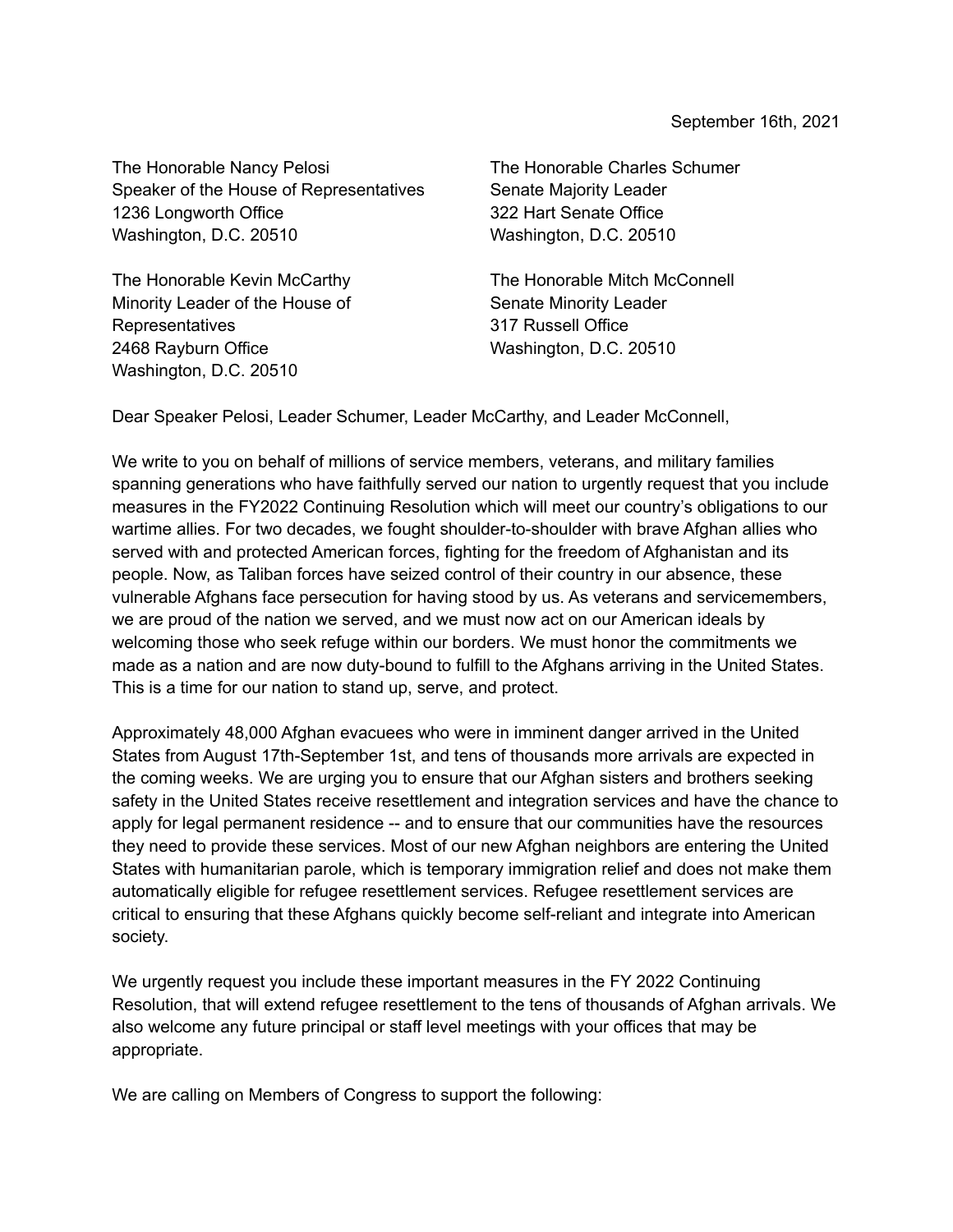- 1. **Authorize Afghans Arriving on Humanitarian Parole to Receive Refugee Resettlement Services.** We urgently seek congressional authorization to ensure all Afghan parolees have access to the same resettlement services as refugees who are resettled through the U.S. Refugee Admissions Program (USRAP). Resettlement services include refugee medical assistance, English-language classes, housing assistance, job training, and helping children enroll in school.
- 2. **Appropriate Supplemental Funding to Serve Afghan Arrivals.** We are facing an unprecedented humanitarian crisis, and we have an opportunity to ensure that there are robust pathways to protection to help displaced Afghans. As we welcome Afghans who have been forced from their homes because of affiliation with the U.S. mission and are in life-threatening danger to safety in the United States, it is critical that the federal agencies who serve refugees and SIVs, and the communities that welcome them, have the resources they need. Congress should provide a supplementary:
	- **\$9.68 billion** for the Refugee and Entrant Assistance (REA) account is needed to fund the Office of Refugee Resettlement (ORR), which helps states and local communities welcome and support refugees on their path to self-sufficiency. The anomaly request asked for \$1,687,866,000 for Afghan arrivals, as well as a prorated amount based on an annualized rate of spending of \$7.99 billion for ORR's existing populations of concern, such as refugees, unaccompanied children, trafficking survivors, torture survivors, asylees, and others.
	- **\$2.2 billion** for humanitarian assistance is needed, including:
		- For the domestic reception and placement (R&P) program, administered by the Bureau of Population, Refugees, and Migration (PRM) within the Department of State.
		- For overseas assistance through the Migration and Refugee Assistance (MRA)., Emergency Refugee and Migration Assistance (ERMA), and/or International Disaster Assistance (IDA) accounts, including authorities that allow funds to be transferred between or merged with accounts to provide humanitarian assistance as expeditiously as possible.
		- This level is in line with the President's anomaly request.
	- **\$535 million** for the U.S. Citizenship and Immigration Services (USCIS) within the Department of Homeland Security to adjudicate the thousands of various immigration services needed both in the U.S. (such as employment authorization, asylum, and adjustment of status applications) and abroad (such as refugee applications), while addressing the current backlog, financial solvency, and commitment to improving customer service. This level is in line with the President's anomaly request.
	- **\$21.5 million** for the Centers for Disease Control and Prevention for medical support and care for Afghan arrivals and refugees. This level is in line with the President's anomaly request.
	- **\$10 million** for the Department of Justice Recognition & Accreditation and Legal Orientation Program (LOP) is needed to ensure that Afghan arrivals understand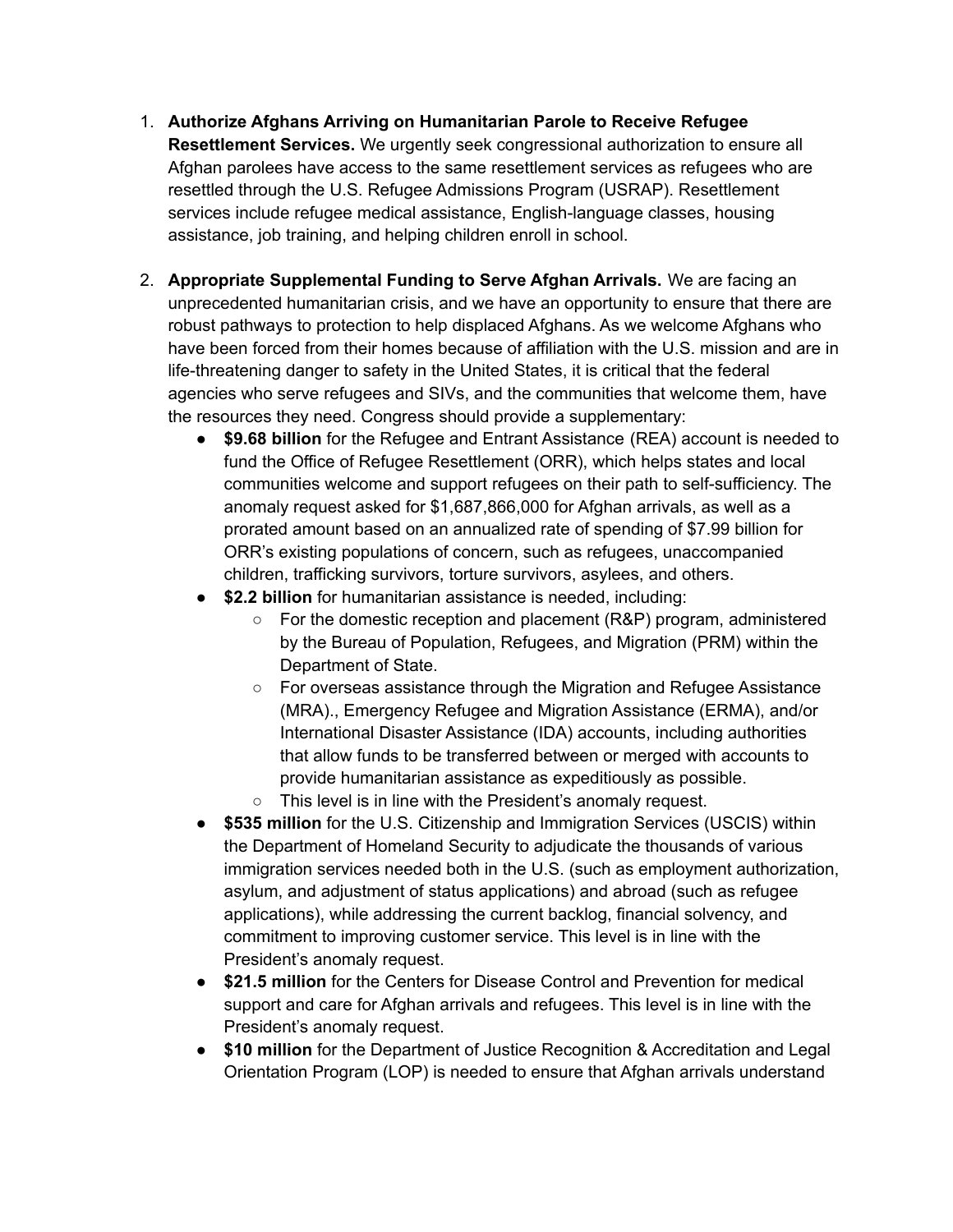their legal rights and obligations with a basic understanding of our immigration system.

3. **Pass an Afghan Adjustment Act.** We call on Congress to pass legislation that would allow Afghan parolees who are being evacuated from Afghanistan to have an opportunity to seek legal permanent residence. These parolees are fleeing violence and persecution and deserve an opportunity to rebuild their lives in safety -- and without the fear and limitations associated with uncertain immigration status. This is also critical because Afghans were advised to destroy documents associating them to the U.S. mission and other information that would otherwise be used to pursue an asylum claim.

Now more than ever, we have an opportunity to put American values into action by standing with our Afghan allies. We stand ready to support you, and we are asking for bold leadership to ensure that we do what is honorable and necessary in this moment.

Very respectfully,

#AfghanEvac Allied Airlift 21 Association of Wartime Allies Black Veterans Project Florida Veterans for Common Sense Inc. High Ground Veterans Advocacy Iraq and Afghanistan Veterans of America Military Spouse Behavioral Health Clinicians Military Veterans in Journalism Minority Veterans of America PROMOTE Quincy Institute for Responsible Statecraft Sierra Club Student Veterans of America The American Legion The Lamia Afghan Foundation Union Veterans Council, AFL-CIO United Soldiers and Sailors of America Veterans for American Ideals Veterans for Common Sense Vets4Afghans Women Veteran Social Justice Inc

For a full list of signatories please use this link: [Organizational](https://docs.google.com/spreadsheets/d/1r7EfRu9d0GRAKkpD8CeHzsaxGQitfWtv8xqGOuU-EEM/edit?usp=sharing) Signatories